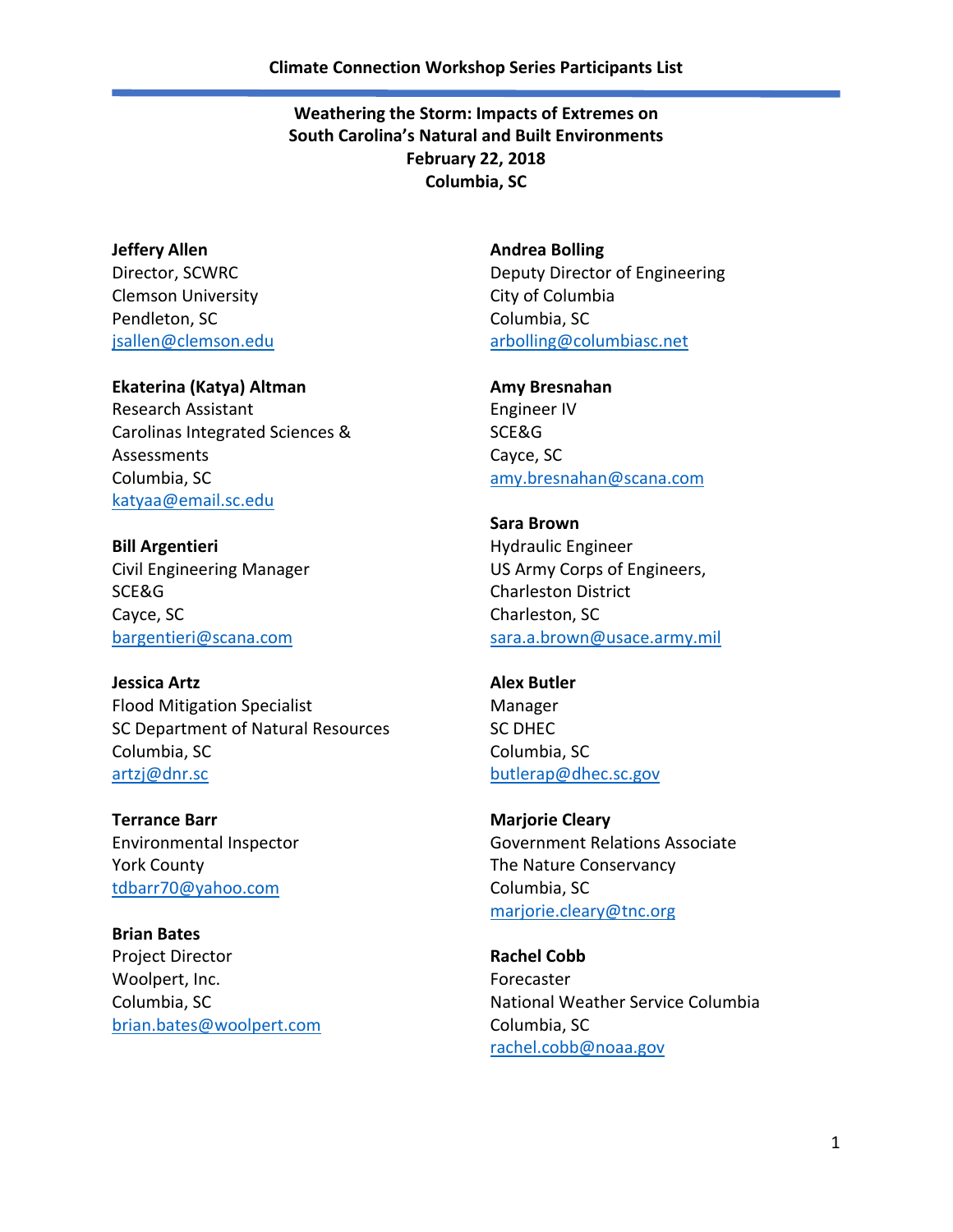**Jamal Cooper**  GA and SC Water Quality Standards Coordinator US EPA Region 4 Atlanta, GA [cooper.jamal@epa.gov](mailto:cooper.jamal@epa.gov)

**Marc Cribb** Program Manager SC Department of Natural Resources Columbia, SC [Cribbm@dnr.sc.gov](mailto:Cribbm@dnr.sc.gov)

**Melinda Cronenberger** Environmental Compliance Specialist York County Rock Hill, SC [melinda.cronenberger@yorkcountygov.com](mailto:melinda.cronenberger@yorkcountygov.com)

**Peter DeLorme** IT Program Manager University of South Carolina Columbia, SC [peterdelorme@bellsouth.net](mailto:peterdelorme@bellsouth.net)

**Jim Devereaux** Sr. Geotechnical Engineer HDR Engineering Columbia, SC [james.devereaux@hdrinc.com](mailto:james.devereaux@hdrinc.com)

**Rob Devlin** Director, WMA&P Division SC DHEC Bureau of Water Columbia, SC [devlinrj@dhec.sc.gov](mailto:devlinrj@dhec.sc.gov)

**Ed Dickson** Project Manager AECOM Charlotte, NC [ed.dickson@aecom.com](mailto:ed.dickson@aecom.com)

**Robert Duncan** Disaster Planner SC DHEC Columbia, SC [duncanrm@dhec.sc.gov](mailto:duncanrm@dhec.sc.gov)

**Caroline Eastman** President Columbia Audubon Society Columbia, SC [ceastman@sc.rr.com](mailto:ceastman@sc.rr.com)

**Mitch Ellenburg** General Manager Belton Honea Path Water Authority Honea Path, SC [mitch@bhp-water.com](mailto:mitch@bhp-water.com)

**Guillermo Espinosa** Senior Planner Central Midlands Council of Governments Columbia, SC [gespinosa@centralmidlands.org](mailto:gespinosa@centralmidlands.org)

**Amanda Farris** Program Manager Carolinas Integrated Sciences & Assessments Columbia, SC [afarris@sc.edu](mailto:afarris@sc.edu)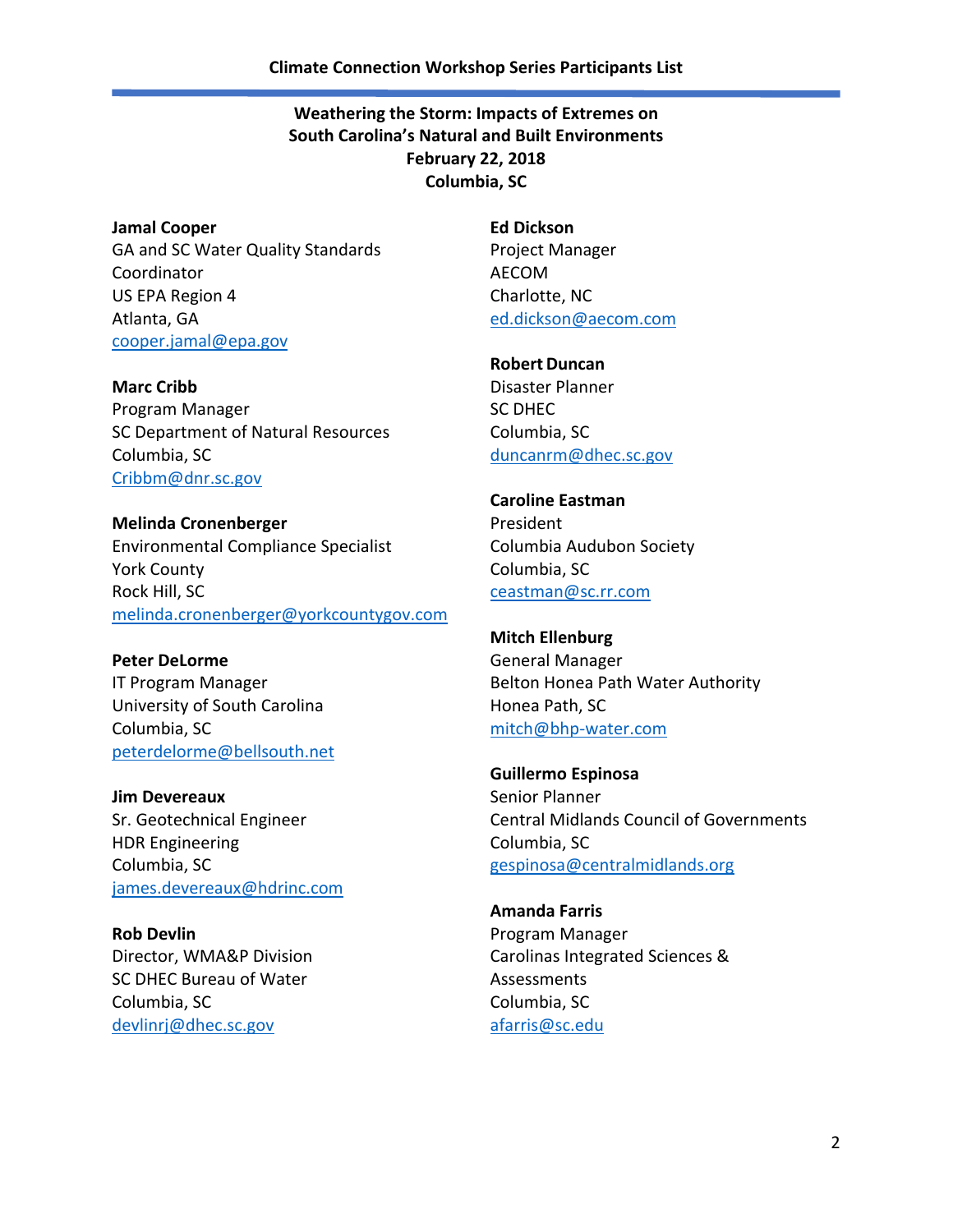**Beth Foley** Asst. Environmental Education Coordinator SC Forestry Commission Columbia, SC [bfoley@scfc.gov](mailto:bfoley@scfc.gov)

**Damian Gaiski-Weitz** Water Resources Engineer HDR, Inc. Charlotte, NC [damian.gaiski-weitz@hdrinc.com](mailto:damian.gaiski-weitz@hdrinc.com)

**Peng Gao** Research Associate Carolinas Integrated Sciences & Assessments Columbia, SC [gaop@mailbox.sc.edu](mailto:gaop@mailbox.sc.edu)

**Charles Goldman** Co-Chair Citizens Climate Lobby Columbia, SC [charlie.climate@yahoo.com](mailto:charlie.climate@yahoo.com)

**Kerry Guiseppe** Program Coordinator Carolinas Integrated Sciences & Assessments Columbia, SC [guiseppe@mailbox.sc.edu](mailto:guiseppe@mailbox.sc.edu)

**Clifton Harper** Engineer Edisto Engineers and Surveyors, Inc. Orangeburg, SC [Clif@edisto.biz](mailto:Clif@edisto.biz)

**Stephen Henry** Assistant State Conservation Engineer USDA-NRCS Columbia, SC [stephen.henry@sc.usda.gov](mailto:stephen.henry@sc.usda.gov)

**Kathryn Hensley** Commissioner Lexington Soil & Water Conservation District Lexington, SC [kathrynhensley@hotmail.com](mailto:kathrynhensley@hotmail.com)

**Susan Hitchcock** Historical Landscape Architect National Park Service Hopkins, SC [susan\\_hitchcock@nps.gov](mailto:susan_hitchcock@nps.gov)

**Morgan Hughes** Sustainability Intern City of Columbia Columbia, SC [hughesme@email.sc.edu](mailto:hughesme@email.sc.edu)

**Chris Jackson** Facilities Project Coordinator York County York, SC [chris.jackson@yorkcountygov.com](mailto:chris.jackson@yorkcountygov.com)

**Darryl Jones** Fire Chief SC Forestry Commission Columbia, SC [djones@scfc.gov](mailto:djones@scfc.gov)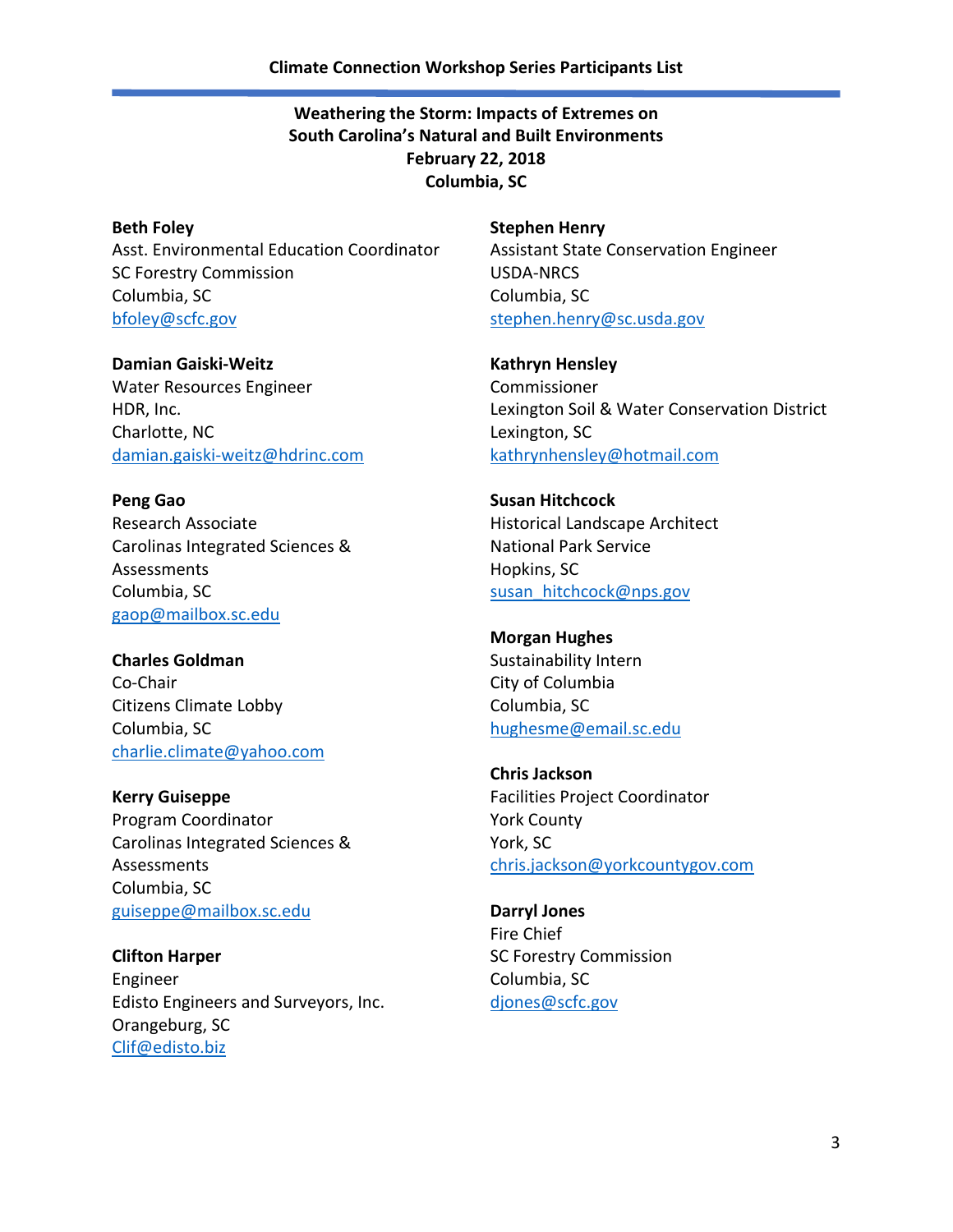**J.J. Jowers** Engineer Edisto Engineers and Surveyors, Inc. Orangeburg, SC [jj@edisto.biz](mailto:jj@edisto.biz)

**Scott Kindelberger** Application Engineer OTT Hydromet Seneca, SC [scott.kindelberger@gmail.com](mailto:scott.kindelberger@gmail.com)

**Raymond Knox** Sr. Associate Schnabel Engineering Consultants, Inc Hopkins, SC [rknox@schnabel-eng.com](mailto:rknox@schnabel-eng.com)

**Maria Lamm** State Coordinator SC Department of Natural Resources Columbia, SC [coxm@dnr.sc.gov](mailto:coxm@dnr.sc.gov)

**Susan Landfried** Regional Planner Santee-Lynches Regional Council of **Governments** Sumter, SC [slandfried@slcog.org](mailto:slandfried@slcog.org)

**Andrew Leaphart** Chief Engineer for Operations SC Department of Transportation Columbia, SC [Leaphart@scdot.org](mailto:Leaphart@scdot.org)

**Danielle Lenz** Environmental Compliance Specialist York County Rock Hill, SC [danielle.lenz@yorkcountygov.com](mailto:danielle.lenz@yorkcountygov.com)

**Susan Licher** Center Manager Audubon Harleyville, SC [slicher@audubon.org](mailto:slicher@audubon.org)

**Michael Long** Environmental Scientist Woolpert, Inc. Columbia, SC [Michael.long@woolpert.com](mailto:Michael.long@woolpert.com)

**Lowndes Macdonald** Associate Director of Philanthropy The Nature Conservancy Columbia, SC [m.l.macdonald@tnc.org](mailto:m.l.macdonald@tnc.org)

**Benjamin Marosites** Emergency Planner Richland County Government Columbia, SC [MarositesB@rcgov.us](mailto:MarositesB@rcgov.us)

**Carrington Meadows** Regional Planner Santee-Lynches Regional Council of **Governments** Sumter, SC [cmeadows@slcog.org](mailto:cmeadows@slcog.org)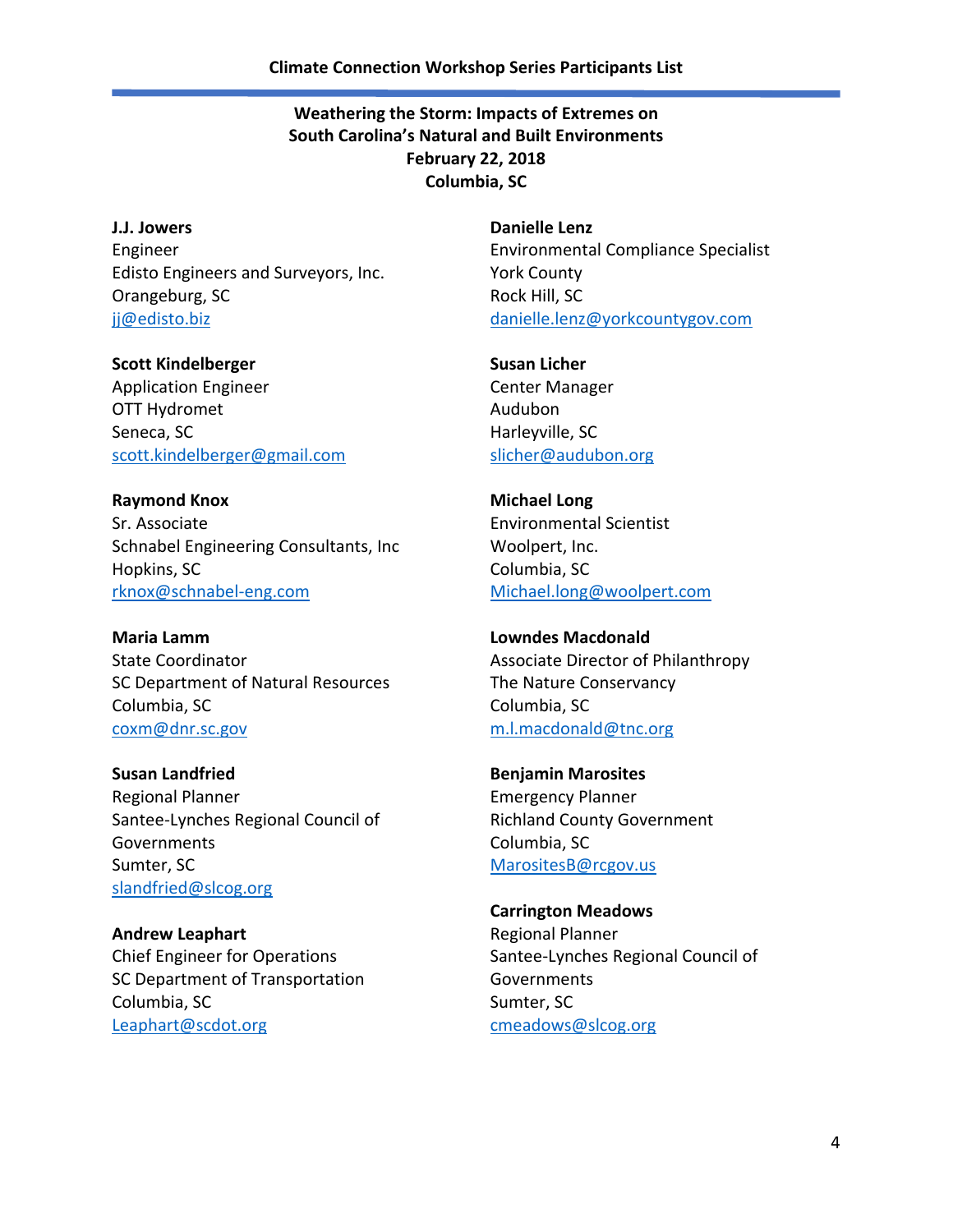**Hope Mizzell** SC State Climatologist SC Department of Natural Resources Columbia, SC [mizzellh@ydnr.sc.gov](mailto:mizzellh@ydnr.sc.gov)

**Sarah Montero** Enironmental Technician City of North Augusta North Augusta, SC [smontero@northaugusta.net](mailto:smontero@northaugusta.net)

**Leah Moore** Research Assistant Carolinas Integrated Sciences & Assessments Columbia, SC [lmmoore@email.sc.edu](mailto:lmmoore@email.sc.edu)

**Herb Nicholson** Environmental Program Manager SC Forestry Commission Columbia, SC [hnicholson@scdc.gov](mailto:hnicholson@scdc.gov)

**Nell Orscheln** Utilities Communication Coordinator City of Columbia Columbia, SC [nborscheln@columbiasc.net](mailto:nborscheln@columbiasc.net)

**Barbara Padget** Commissioner Lexington Soil & Water Conservation District Lexington, SC [bpadget@kennethshuler.com](mailto:bpadget@kennethshuler.com)

**Alex Pellett** Hydrologist SC Department of Natural Resources Clemson, SC [pellettc@dnr.sc.gov](mailto:pellettc@dnr.sc.gov)

**Katherine Price** Logistics Coordinator SC DHEC Columbia, SC [PRICEKH@dhec.sc.gov](mailto:PRICEKH@dhec.sc.gov)

**Suzie Reynolds** Floodplain Tech City of Columbia Columbia, SC [sareynolds@columbiasc.net](mailto:sareynolds@columbiasc.net)

## **Arelis Rivera-Giboyeaux** Meteorologist Savannah River National Laboratory

Aiken SC [arelis.rivera@srnl.doe.gov](mailto:arelis.rivera@srnl.doe.gov)

**NormaRockwell** CERT Program Manager Barnwell County Barnwell, SC [norma.rockwell@gmail.com](mailto:norma.rockwell@gmail.com)

**Russ Sanford** Chief Marketing Officer Kleinschmidt Associates Lexington, SC [Russ.Sanford@KleinschmidtGroup.com](mailto:Russ.Sanford@KleinschmidtGroup.com)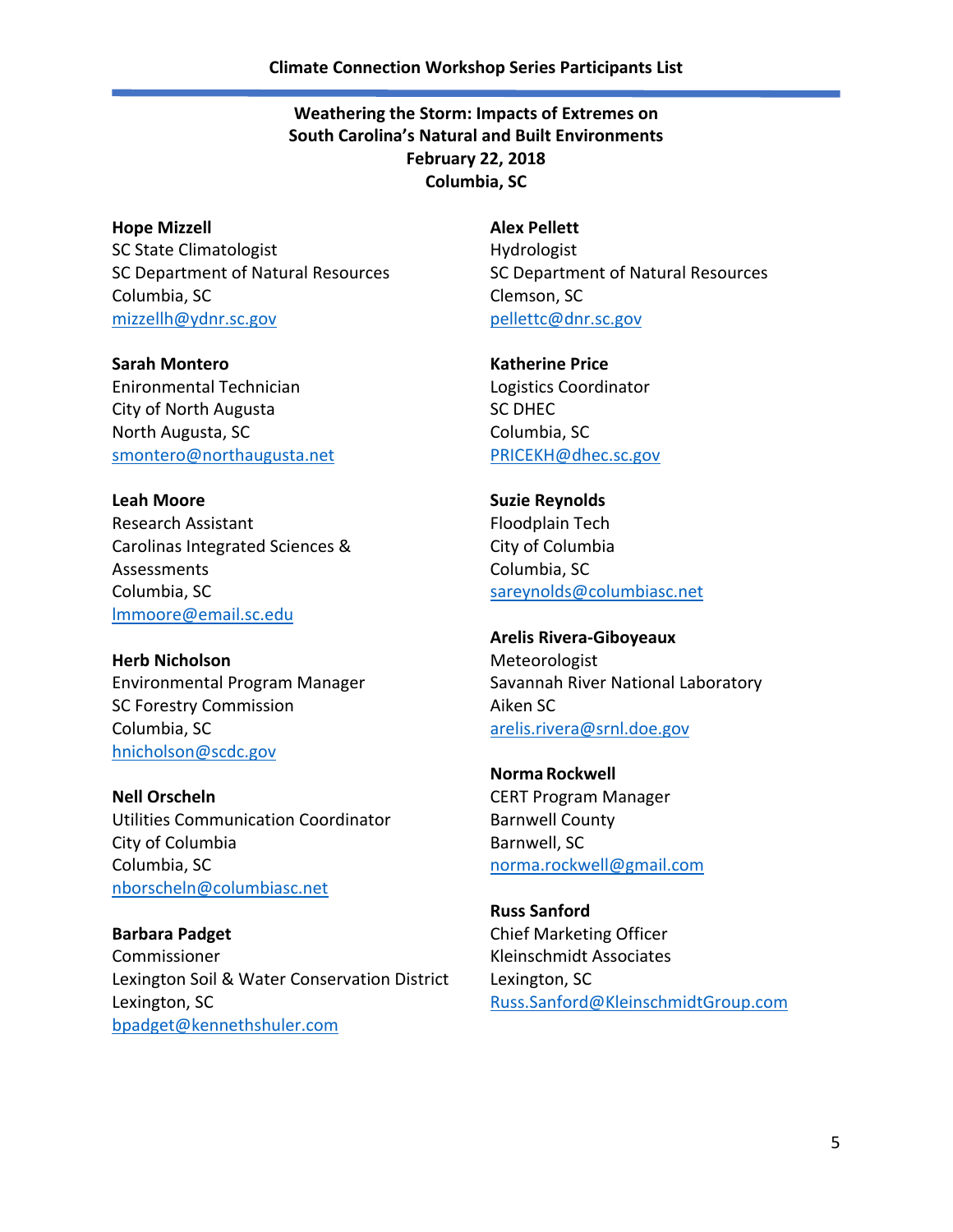## **Jennifer Satterthwaite**

Utilities Communication Coordinator City of Columbia Columbia, SC [jdsatterthwaite@columbiasc.net](mailto:jdsatterthwaite@columbiasc.net)

**Geoff Scott** Professor University of South Carolina Columbia, SC [giscott0@mailbox.sc.edu](mailto:giscott0@mailbox.sc.edu)

**Erik Simensen** Healthcare Facilities Planner SC DHEC Columbia, SC [simensej@dhec.sc.gov](mailto:simensej@dhec.sc.gov)

**Ryan Singletary** Environmental Compliance Coordinator York County Rock Hill, SC [ryan.singletary@yorkcountygov.com](mailto:ryan.singletary@yorkcountygov.com)

**Matt Smith** Professor and Director Clemson Pee Dee Research and Education Center Florence, SC [mcs5@clemson.edu](mailto:mcs5@clemson.edu)

**Bill Stangler** Executive Director Congaree Riverkeeper Columbia, SC [CRK@congareeriverkeeper.org](mailto:CRK@congareeriverkeeper.org) **Jill Stewart** Director Dam Safety & Stormwater Permitting SC DHEC Columbia, SC [stewarjc@dhec.sc.gov](mailto:stewarjc@dhec.sc.gov)

**Amanda Strickland** Program coordinator SC Department of Natural Resources Columbia, SC [StricklandA@dnr.sc.gov](mailto:StricklandA@dnr.sc.gov)

**Tanya Strickland** Stormwater Manager City of North Augusta North Augusta, SC [tstrickland@northaugusta.net](mailto:tstrickland@northaugusta.net)

**Fred Taylor** Facilities Compliance Manager SC DHEC Bureau of Water Columbia, SC [taylorfj@dhec.sc.gov](mailto:taylorfj@dhec.sc.gov)

**Amy Tegeler** Bird Conservation Coordinator SC Department of Natural Resources Columbia, SC [tegelera@dnr.sc.gov](mailto:tegelera@dnr.sc.gov)

**Leonard Vaughan** Service Hydrologist/Meteorologist National Weather Service Columbia West Columbia, SC [Leonard.Vaughan@noaa.gov](mailto:Leonard.Vaughan@noaa.gov)